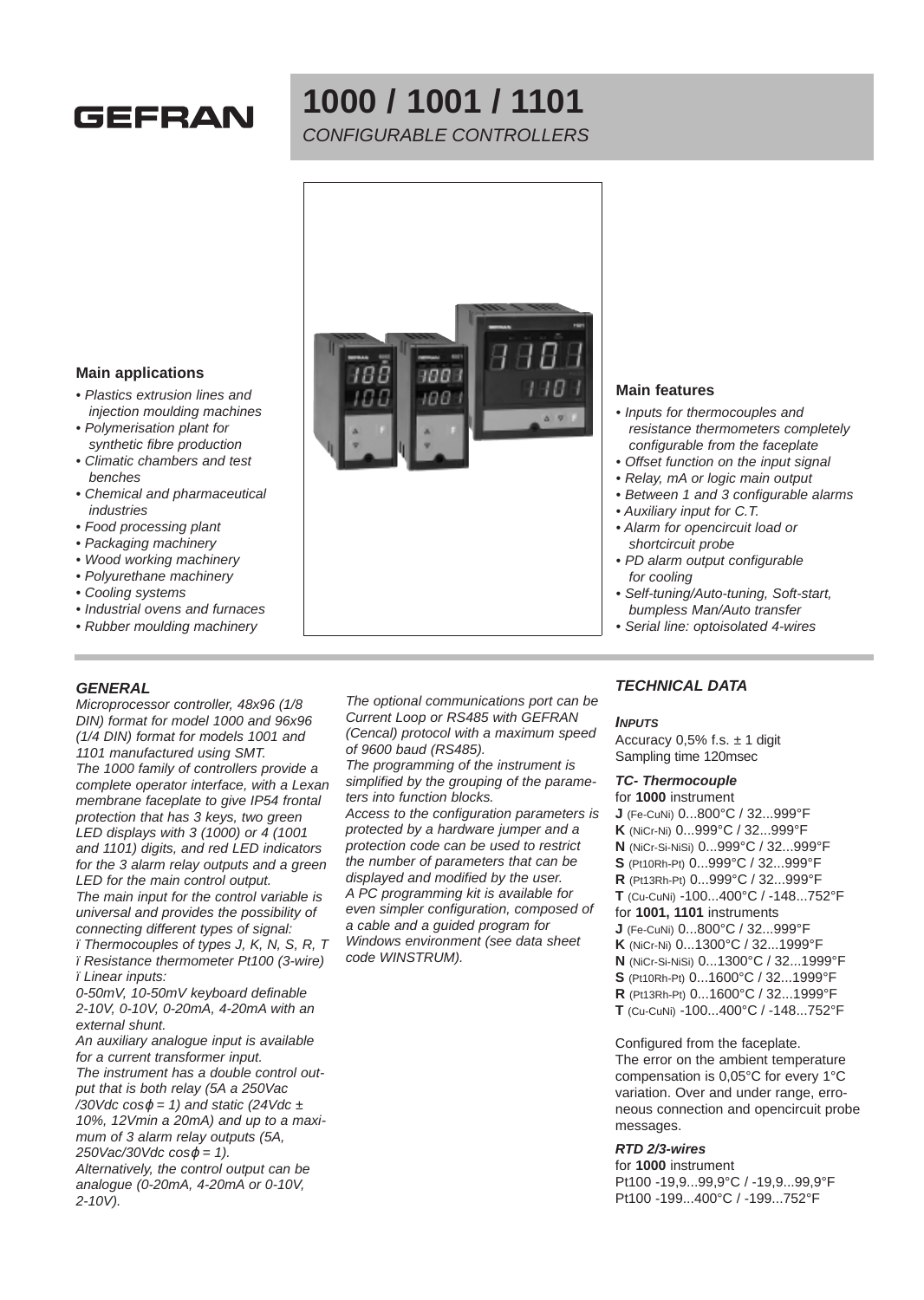#### **RTD 2/3-wires**

for **1001, 1101** instruments Pt100 -199,9...199,9°C / -199,9...199,9°F Pt100 -200...400°C / -328...752°F

#### **DC - Linear**

0...50mV, 10...50mV  $\text{Ri} > 1 \text{M}\Omega$ To be used only with external shunt on the controller for 0...10V, 0...20mA, 4...20mA signals.

# **OUTPUTS**

Main output with direct action (heating) or inverse action (cooling).

### **Relay**

With rating 5A at 250Vac/30Vdc  $cos\phi = 1$  $(3,5A \text{ at } \cos\varphi = 0,4);$ Spark suppression on the NO contact. (Order code R0);

### **Logic**

 $24V± 10%$ , Rout = 470 $\Omega$ (12Vmin a 20mA). Protected against inverse polarity and shortcircuit.

### **Continuous**

0...20mA or 4...20mA dc output on a max. resistance of 500Ω configurable as 0...10V with 500Ω load. Rload  $\geq$  47K $\Omega$ . (order code V and I)

### **SERIAL LINE**

Optoisolated 4-wires. Passive Current Loop (1200 baud) interface or RS485 4-wires (1200/2400/4800/9600 baud). Protocol: GEFRAN CENCAL

### **POWER SUPPLY**

Standard: 100...240Vac/dc ± 10% on request:  $11...27$ Vac/dc  $\pm 10$ %

50/60Hz; 9VA max. Protection by internal fuse not serviceable by the user.

#### **AMBIENT CONDITIONS**

**Working temperature**: 0...50°C **Storage temperature**: -20...70°C **Humidity**: 20...85%Ur non condensing

#### **CONTROL**

On/Off, P, PD, PID either for heating or cooling, with parameters configurable from the faceplate:

- Proportional band: 0,0...99,9% f.s.
- Integral time: 0,0...99,9 min
- Derivative time:

0,0...9,99 min (0,0...19,99 min) • Reset power (proportional band position): 0...100%.

• Hysteresis (only for On/Off control): -199...999 (-999...1999) digit.

• Cycle time: -2...200 sec (0 for On/Off control).

• Soft-start (gradual increase of main output power over a predetermined time on switch on): 0...99,9 min

• Manual reset (correction of the offset after setting):

-199...999 (-999...1999) digit. • Offset (setting a difference between the actual measurement of the input probe and the value read by the controller):

-199...300 (-300...300) digit. - Automatic/Manual function with bumpless transfer between manual and automatic.

- Automatic power on and power off to disactivate the instrument.

### **ALARMS**

• 3 alarms, settable as absolute, deviation or symmetrical deviation alarm with respect to the control setpoint with configurable mode (Hi or Lo).

• The alarm point may be set anywhere within the configured scale.

• AL1 alarm with PD action with configurable parameters.

- Proportional band is set for the hysteresis of AL1 in the range:

-199...999 (-999...1999) digit.

- Derivative time:

0,0...9,99 (0,0...19,99)min. - Cycle time: 1...200 sec (0 for On/Off alarm).

• Alarm (AL3) may be used as opencircuit load alarm (HB) when used with input from a current transformer; configurable current scale: 0...99,9 (0...199,9)

• LBA (Loop Break Alarm) function alarm.

• Intervention time and power output in the alarm condition are configurable from the faceplate.

• Hysteresis for the alarm setpoint is configurable from the faceplate in the range: -199...999 (-999...1999) digit.

### **WEIGHT**

320g (1000) 400g (1001, 1101)

# **FACEPLATE DESCRIPTION**

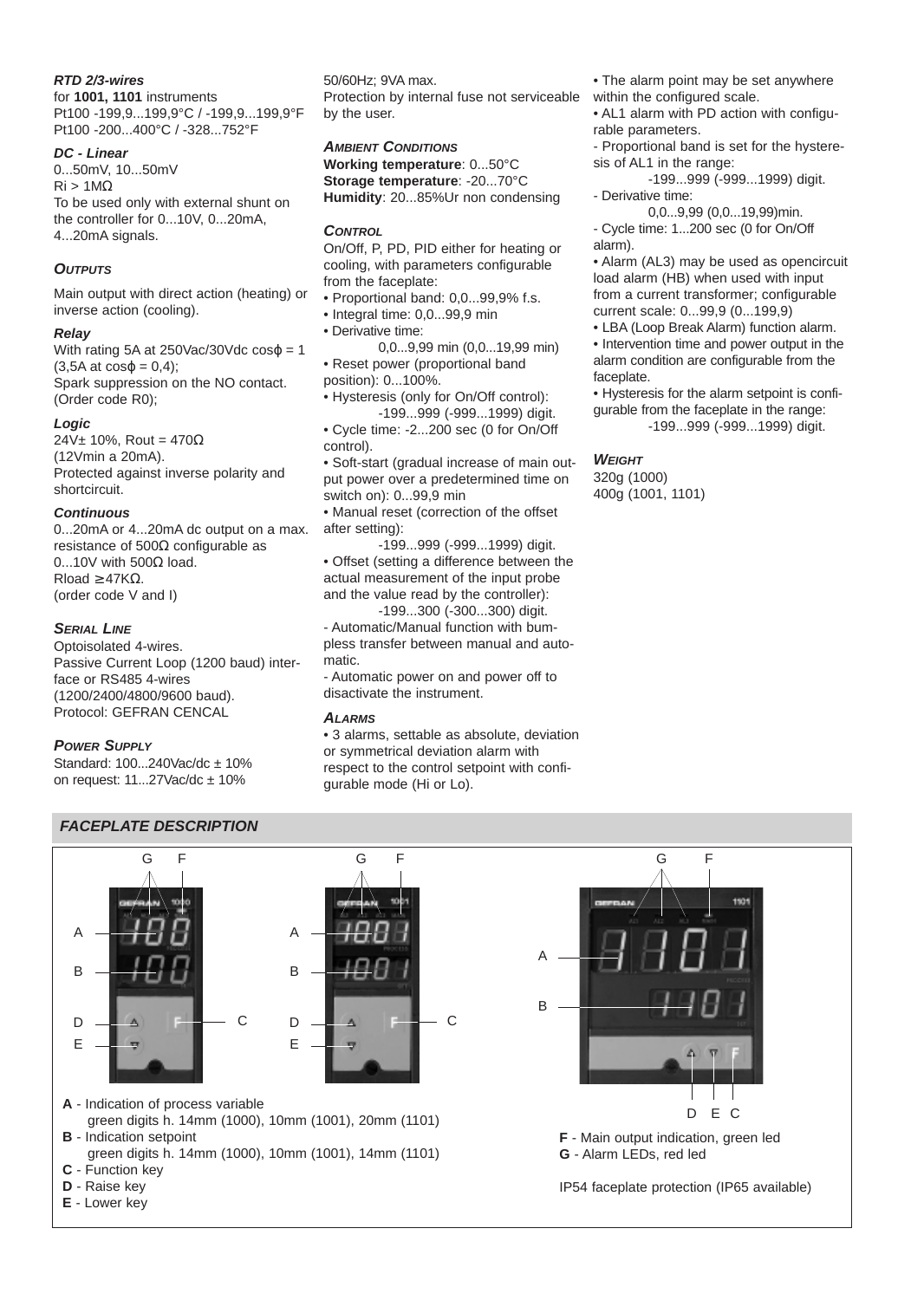## **DIMENSIONS AND CUT-OUT**